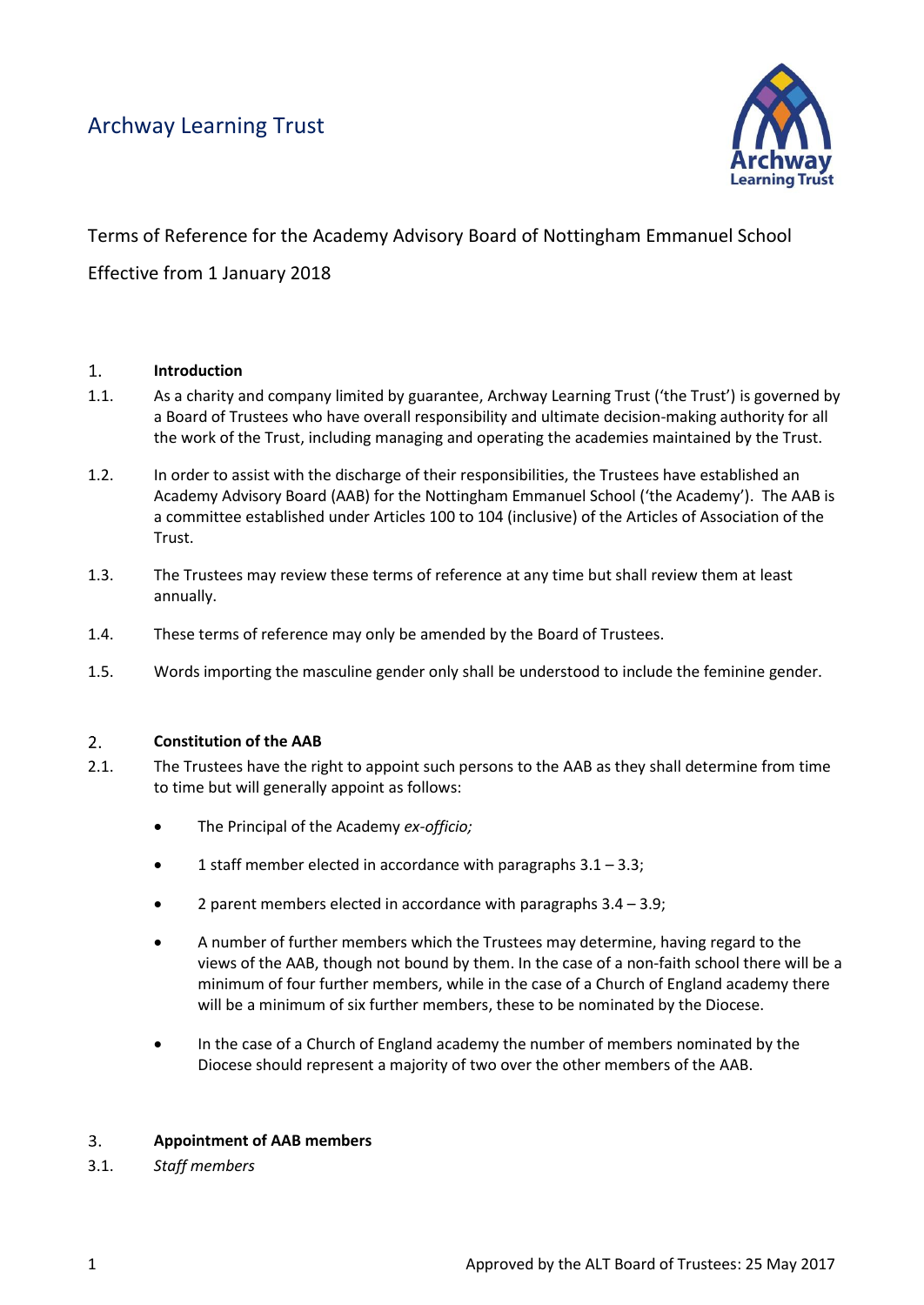- 3.2. The Trustees shall invite nominations from all staff employed under a contract of employment or a contract for services or otherwise engaged to provide services to the Academy and, where there are any contested posts, shall hold an election by a secret ballot.
- 3.3. All arrangements for the calling and the conduct of the election and resolution of questions as to whether any person is an eligible candidate shall be determined by the Trustees. The Trustees will usually delegate the running of the election to the AAB.
- 3.4. *Parent members*
- 3.5. Parent members of the AAB shall be elected by parents of registered students at the Academy. He or she must be a parent of, or have parental responsibility for, a student at the Academy at the time when he or she is elected.
- 3.6. The Trustees will make all necessary arrangements for, and determine all other matters relating to, an election of the parent members. The Trustees will usually delegate the running of the election to the AAB.
- 3.7. Where a vacancy for a parent member is required to be filled by election, the Trustees shall take such steps as are reasonably practical to secure that every person who is known to them to be a parent of a registered student at the Academy is informed of the vacancy and that it is required to be filled by election, informed that they are entitled to stand as a candidate, and vote at the election, and given an opportunity to do so.
- 3.8. Any election of persons who are to be the parent members which is contested shall be held by secret ballot. The arrangements made for the election of the parent members shall provide for every person who is entitled to vote in the election to have an opportunity to do so by post or, if he prefers, by having his ballot paper returned to the Academy by a registered student of the Academy.
- 3.9. Where the number of parents standing for election is less than the number of vacancies, the Trustees may appoint a person who is the parent of a registered student at the Academy or, where it is not reasonably practical to do so, a person who is the parent of a registered student of another academy run by the Trust.

#### 4. **Term of office**

- 4.1. The term of office for any AAB member, other than the Principal of the Academy, will be four years, subject to paragraph 5.1 below.
- 4.2. The Principal, being a member of the AAB *ex-officio*, will remain on the AAB until he or she ceases to work in that post at the Academy.
- 4.3. Subject to remaining eligible to be a particular type of member, any person may be re-appointed or re-elected to the AAB.

#### 5. **Resignation and removal**

- 5.1. A person serving on the AAB shall cease to hold office if:
	- he or she resigns their office by giving notice in writing to the clerk of the AAB;
	- in the case of the Principal or a staff member he or she ceases to work for the Trust;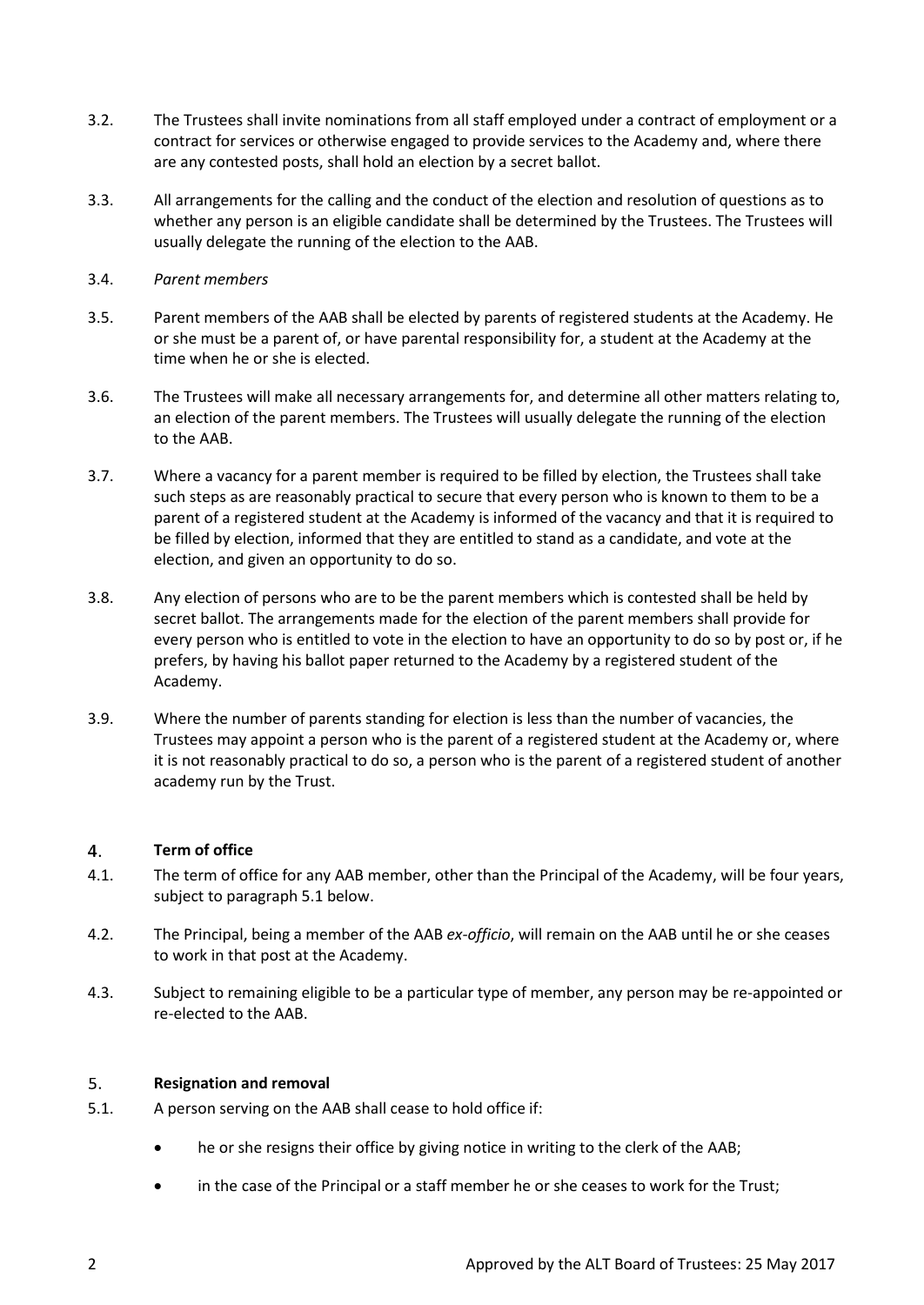- the Trustees terminate the appointment of a member whose presence or conduct is deemed by the Trustees, at their sole discretion, not to be in the best interests of the Trust or the academy.
- 5.2. For the avoidance of doubt, a parent member shall not automatically cease to hold office solely by reason of their child ceasing to be a student at the Academy but may continue until their current term of office ends.

#### 6. **Disqualification of AAB members**

6.1. A person shall be disqualified from serving on the AAB if they would not be able to serve as a Trustee in accordance with paragraphs 68-80 of the Articles.

#### $7.$ **Appointment and removal of Chair and Vice Chair**

- 7.1. The Chair and Vice Chair of the AAB shall be appointed by the Trustees after consultation with the AAB and Principal and may be removed from office by the Trustees at any time. The Principal is not eligible to act as Chair or Vice Chair.
- 7.2. The term of office of the Chair and Vice Chair shall be one year. Subject to remaining eligible to be a member of the AAB, any member may be re-appointed as Chair or Vice Chair of the AAB.
- 7.3. The Chair and Vice Chair may at any time resign his office by giving notice in writing to the Trustees. The Chair or Vice Chair shall cease to hold office if:
	- they cease to serve on the AAB;
	- they are employed by the Trust at the academy;
	- in the case of the Vice Chair, he or she is appointed to fill a vacancy in the office of the Chair; or
	- the Trustees terminate the office of a Chair or Vice Chair whose presence or conduct is deemed by the Trustees, at their sole discretion, not to be in the best interests of the Trust or the Academy.
- 7.4. Where the Chair is absent from any meeting or there is at the time a vacancy in the office of the Chair, the Vice Chair shall act as the chair for the purposes of the meeting. Where the Vice Chair is also absent from the meeting or there is at the time a vacancy in the office of Vice Chair, the members of the AAB shall elect one of their number to act as chair for the purposes of that meeting.

#### 8. **Committees**

- 8.1. Subject to the prior agreement of the Trustees, the AAB may establish subcommittees who may include individuals who are not members of the AAB, provided that such individuals are in a minority.
- 8.2. The AAB may delegate to a subcommittee or any person serving on the AAB, subcommittee, the Principal or any other holder of an executive office, such of their powers or functions as they consider desirable. Any such delegation may be made subject to any conditions either the Trustees or the AAB may impose and may be revoked or altered. The person or subcommittee shall report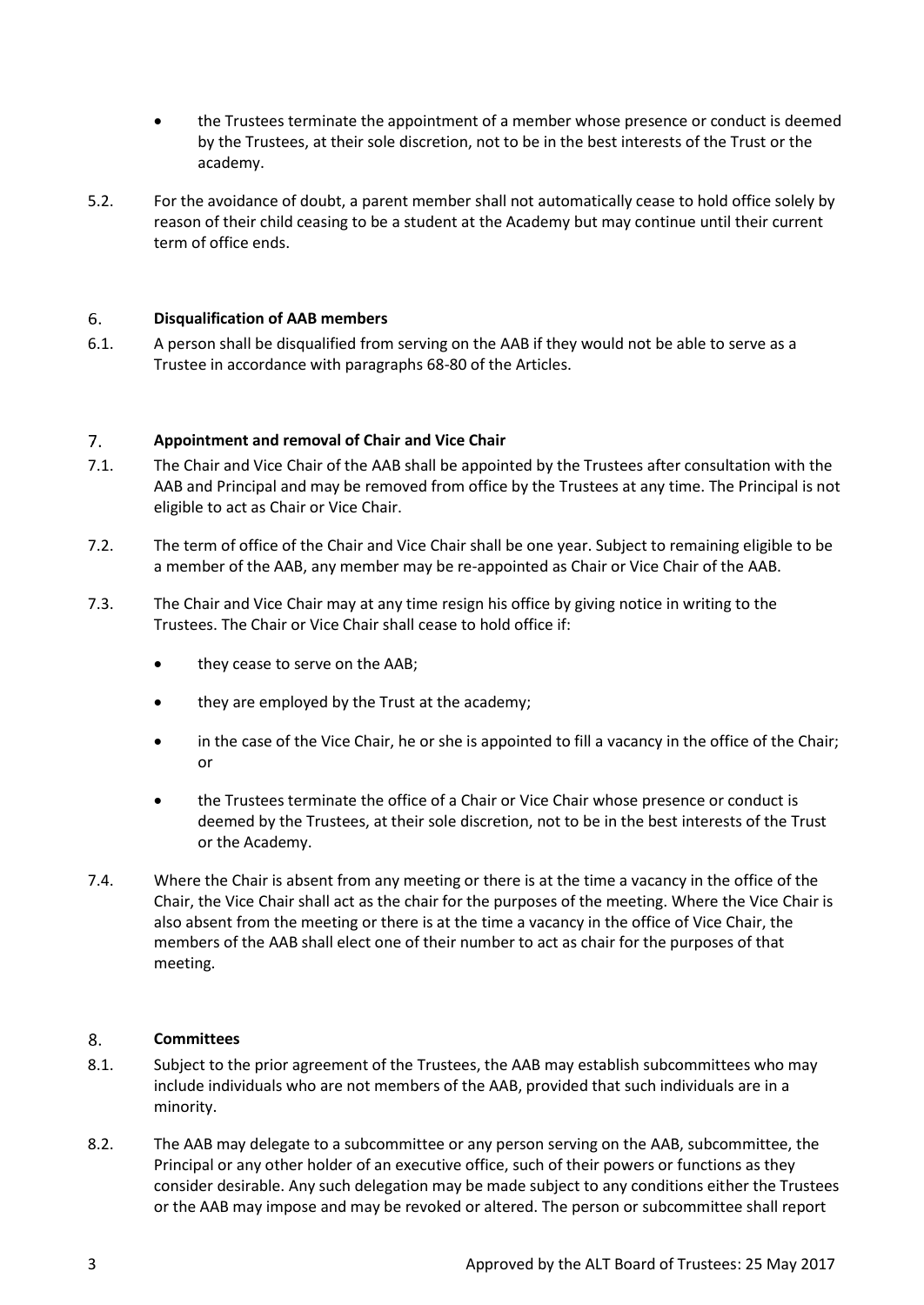to the AAB in respect of any action taken or decision made with respect to the exercise of that power or function at the meeting of the AAB immediately following the taking of the action or the making of the decision.

#### 9. **Proceedings of the AAB**

- 9.1. *Clerk*
- 9.2. The Trustees will appoint the clerk to the AAB after consultation with the AAB and Principal.
- 9.3. *Meetings*
- 9.4. The AAB shall meet at least once in every term and shall hold such other meetings as may be necessary.
- 9.5. Meetings of the AAB shall be convened by the clerk to the AAB, who shall send the members written notice of the meeting and a copy of the agenda at least seven clear days in advance of the meeting. Where there are matters demanding urgent consideration, the Chair or, in their absence, the Vice-Chair, may waive the need for seven days' notice of the meeting and substitute such notice as he thinks fit.
- 9.6. Any member shall be able to participate in meetings of the AAB by telephone or video conference provided that they have given reasonable notice to the clerk of the AAB and that the members have access to the appropriate equipment.
- 9.7. The convening of a meeting and the proceedings conducted thereat shall not be invalidated by reason of any individual not having received written notice of the meeting or a copy of the agenda thereof or any defect in the election, appointment or nomination of any person serving on the AAB.
- 9.8. *Quorum*
- 9.9. The quorum for a meeting of the AAB, and any vote on any matter at such a meeting, shall be any three of the members of the AAB, or, where greater, any one third (rounded up to a whole number) of the total number of members of the AAB at the date of the meeting.
- 9.10. *Voting*
- 9.11. Every matter to be decided at a meeting of the AAB shall be determined by a majority of the votes of the members present and entitled to vote on the matter. Every member shall have one vote. Where there is an equal division of votes, the Chair of the meeting shall have the casting vote. A member may not vote by proxy.
- 9.12. Any member who is also an employee of the Trust shall withdraw from that part of any meeting of the AAB at which their remuneration, conditions of service, promotion, conduct, suspension, dismissal or retirement are to be considered.
- 9.13. A resolution in writing, signed by a majority of the members entitled to vote, shall be valid and effective as if it had been passed at a meeting of the AAB duly convened and held. Such a resolution may consist of several documents in the same form, each signed by one or more of the AAB members.
- 9.14. *Conflicts of Interest*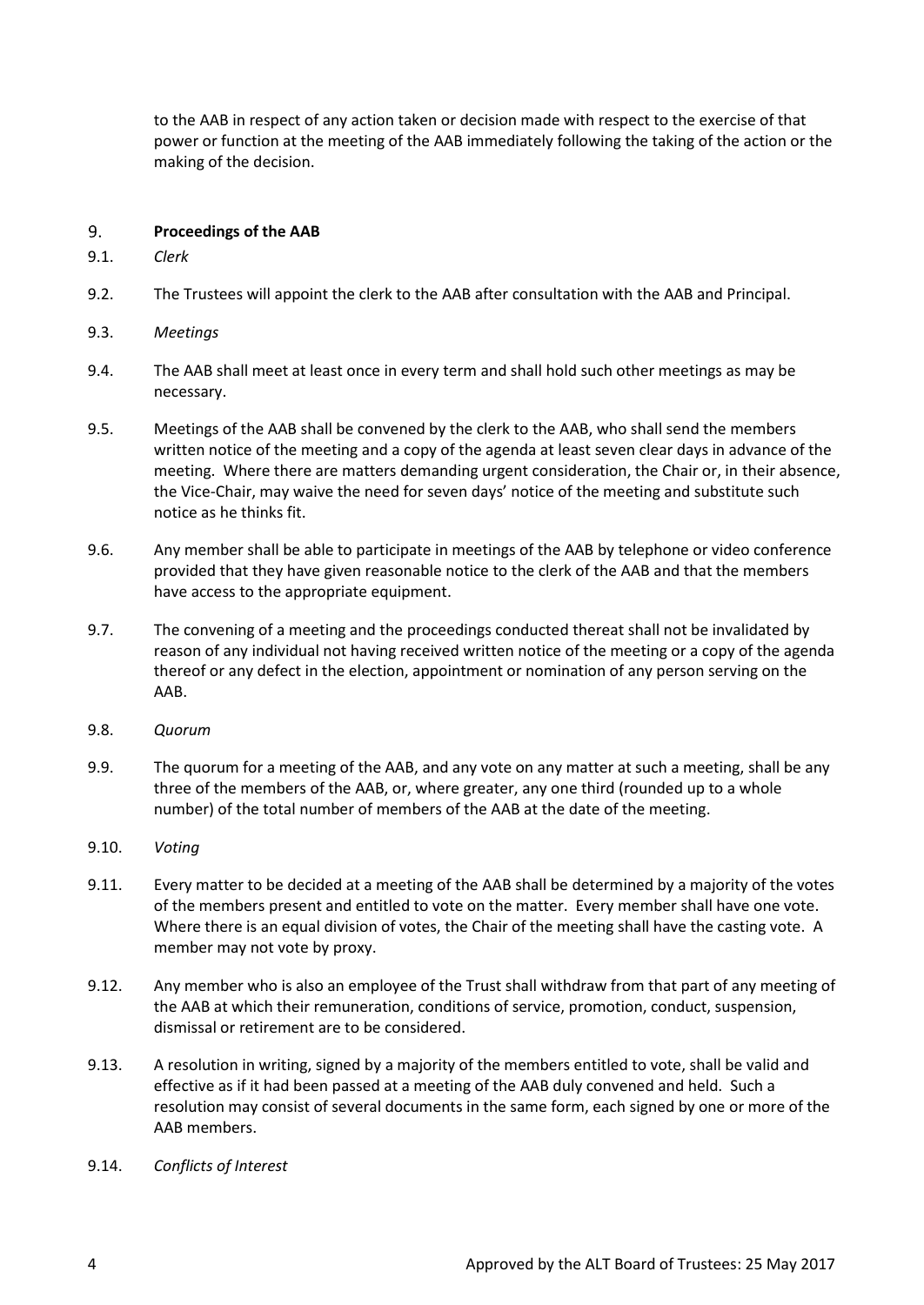- 9.15. Any member who has or may have any direct or indirect duty or personal interest (including but not limited to any Personal Financial Interest as defined below) which conflicts or may conflict with his duties as a member of the AAB shall disclose that fact to the AAB as soon as he or she becomes aware of it. A person must absent himself from any discussions of the AAB in which it is possible that a conflict will arise between their duty to act solely in the interests of the academy and Trust and any duty or personal interest (including but not limited to any Personal Financial Interest).
- 9.16. A member of the AAB has a Personal Financial Interest if he, or any child, stepchild, parent, grandchild, grandparent, brother, sister or spouse of the member or any person living with the member as his or her partner, is in the employment of the Trust or is in receipt of remuneration or the provision of any other benefit directly from the Trust or in some other way is linked to the Trust or the Academy.

## 9.17. *Minutes of meetings*

- 9.18. At every meeting of the AAB the minutes of the last meeting shall be taken as the first agenda item after any apologies and, if agreed to be accurate, shall be signed as a true record.
- 9.19. The clerk to the AAB shall ensure that a copy of the agenda for every meeting of the AAB, the draft minutes of every such meeting (if they have been approved by the Chair of that meeting), the signed minutes of every such meeting and any report, document or other paper considered at any such meeting are, as soon as is reasonably practicable, made available to the Clerk to the Trustees.

#### 10. **Delegated powers**

- 10.1. *General principles*
- 10.2. In the exercise of its delegated powers and functions, the members of the AAB shall:
	- ensure that the Academy is conducted in accordance with the object of the Trust, the terms of any trust governing the use of the land which is used for the purposes of the Academy, any agreement entered into with the Secretary of State for the funding of the Academy and these terms of reference;
	- promptly implement and comply with any policies or procedures communicated to the AAB by the Trustees from time to time;
	- review its own policies and practices on a regular basis, in view of any advice or recommendations made by the Trustees;
	- work closely with the Trustees and act with integrity, objectivity and honesty in the best interests of the Trust and the Academy;
	- be open about decisions and be prepared to justify those decisions;
	- keep confidential all information of a confidential nature obtained by them relating to the Academy and the Trust; and
	- adopt financial prudence in managing the financial affairs of the Trust in so far as these relate to the Academy and are delegated to them.
- 10.3. Each AAB member will be required to take part in regular self-review and is accountable for meeting their own training and development needs. It is a member's responsibility to consider if,